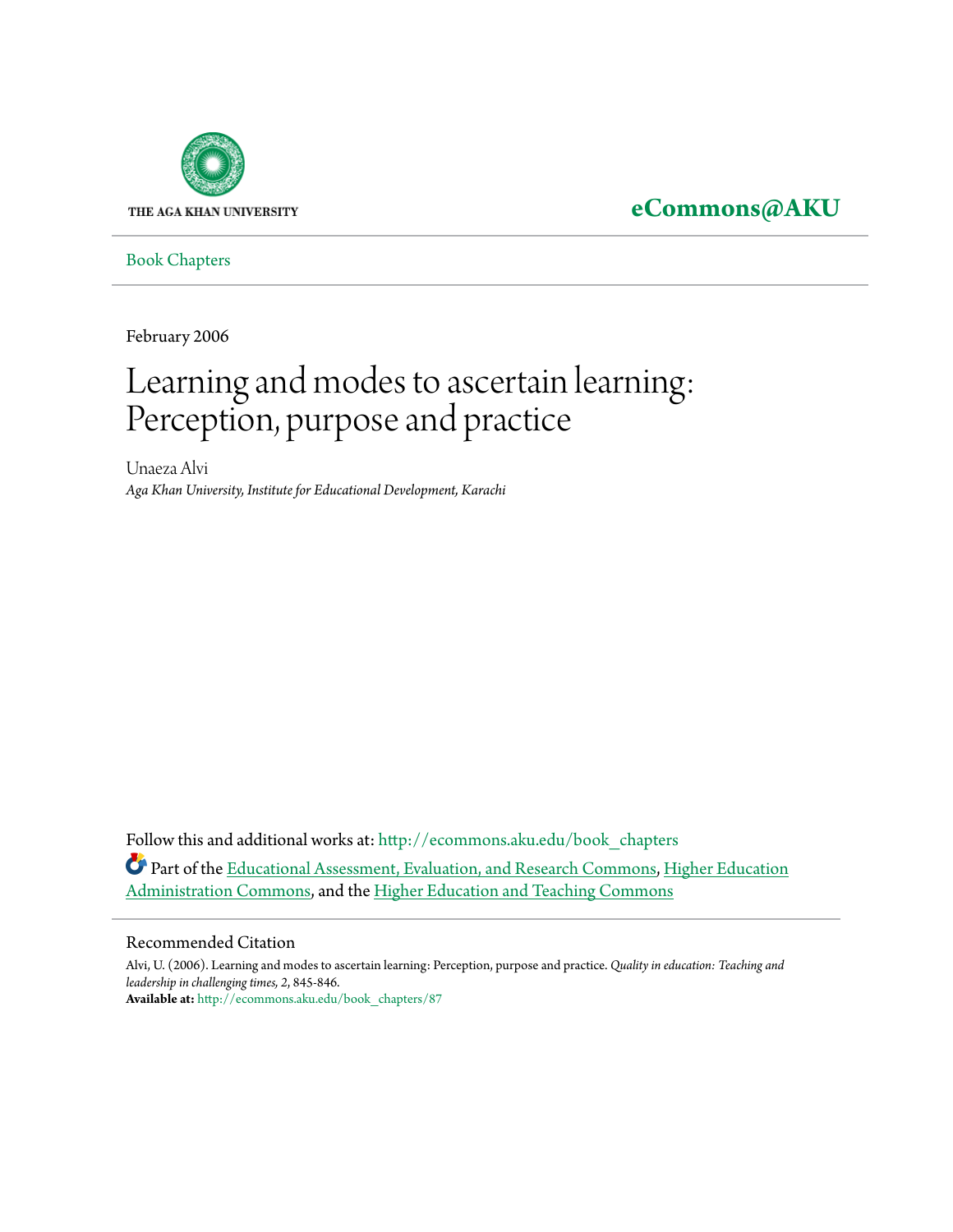## **Learning and Modes to Ascertain Learning: Perception, Purpose and Practice**

*Unaeza Alvi, AKU-IED, Pakistan* 

Formal testing and examination has remained the most prevalent mode to ascertain learning, however, it is under constant criticism, for reasons of its narrow scope, norming, de-motivating, testing of atomized and low-level knowledge and its back wash influence on the quality of teaching and learning. Hence, a need for a paradigm shift towards wider school-based assessment reform and the use of alternative and formative methods to ascertain learning to promote the teaching and learning process and assess deeper and wider range of knowledge and skills, as proposed by experts (Gipps, 2002; Hargreaves, et. al., 2002; Black, 1998; Gitomer and Duschl, 1998). However, due to limited research evidence and in-depth understanding of teachers' experiences, practices, purposes and the complexities involved in the implementation processes of such practices, any large scale implementation is yet to be evidenced. Hence, this qualitative, case-study investigated this particular phenomenon to develop and present an indepth and holistic view of assessment.

The research aimed to understand in-depth the perceptions and practices, the basis of practices, and the complexities involved in the implementation of such practices. Hence the qualitative research paradigm, which has the advantage of providing a rich understanding, seemed to be more suitable. To be more specific, a case-study approach was used as it allows a rich study of the complexities of the situations, phenomenon and instances in their natural settings. In–depth interviews, observation, document analysis and the researcher's reflective diary were used to collect data. The research was conducted with five teachers – three secondary (Mathematics/Science) and two primary teachers – from schools/colleges in Melbourne, Australia, and four academics conversant with rich assessment practices – one science/generalist educator, one mathematics educator, and two science educators from a university in Melbourne, Australia.

The research aimed to understand in depth the perceptions and practices, the basis of practices, and the complexities involved in the implementation of rich and formative assessment with the purpose of enriching the thinking, discourse and limited empirical knowledge available in this field. However, in this paper, I will discuss the nature of participants' personal experiences of learning about such practices, their perceptions of learning and their practices to ascertain learning.